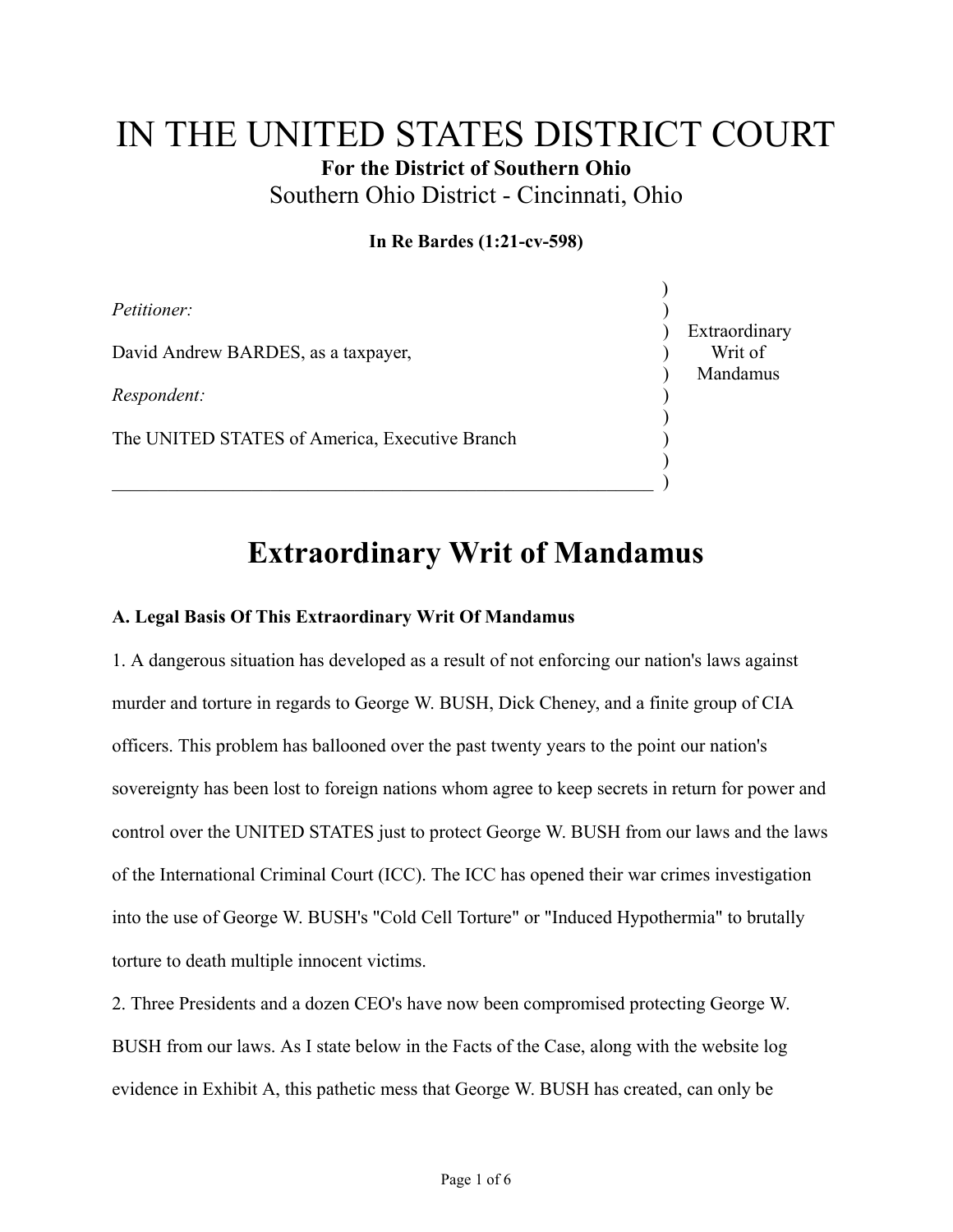remedied by court order directing the Executive Branch to enforce our well established laws against murder and torture. While prosecuting and executing a past President for repeated brutal murder is profound, the fact remains no one is above the law. As Justice Amy Coney Barrett recently said "it's not my job to decide cases based on the outcome I want." Please issue an order directing the Executive Branch to charge and prosecute George W. BUSH for murder and torture as our laws and Constitution require.

#### **B. Facts of the Case**

3. In 2006, I was falsely accused of not paying my child support and thrown in jail until the judge signed an order striking the falsely reported arrears. During the first three days I was locked inside a punishment holding cell called an "intensive management" cell. These cells are engineered to be made very cold, such the inmate shivers in the cold until they cooperate. I suffered from violent shivering and intense prolonged pain until I lost consciousness from hypothermia.

4. After leaving jail, I started doing research on these cold punishment holding cells, and discovered a dozen inmates whom died from hypothermia in these cells. Alarmed as you can imagine, I sought the assistance of lawyers. But each of the lawyers could not help me because every federal judge instantly dismissed torture lawsuits to protect George W. BUSH, Dick Cheney, and the few CIA torture agents from being sued and executed for repeatedly torturing to death innocent victims in their war on terror. The federal courts cited torture as "too hot of a topic" to address at the time.

5. Undeterred, I taught myself the law, and in 2008 filed my own federal civil rights lawsuit. The lawsuit was instantly dismissed. I filed objections and won, the case rolled into discovery for two years before ultimately being dismissed. The chief district judge wrote a complicated 50-page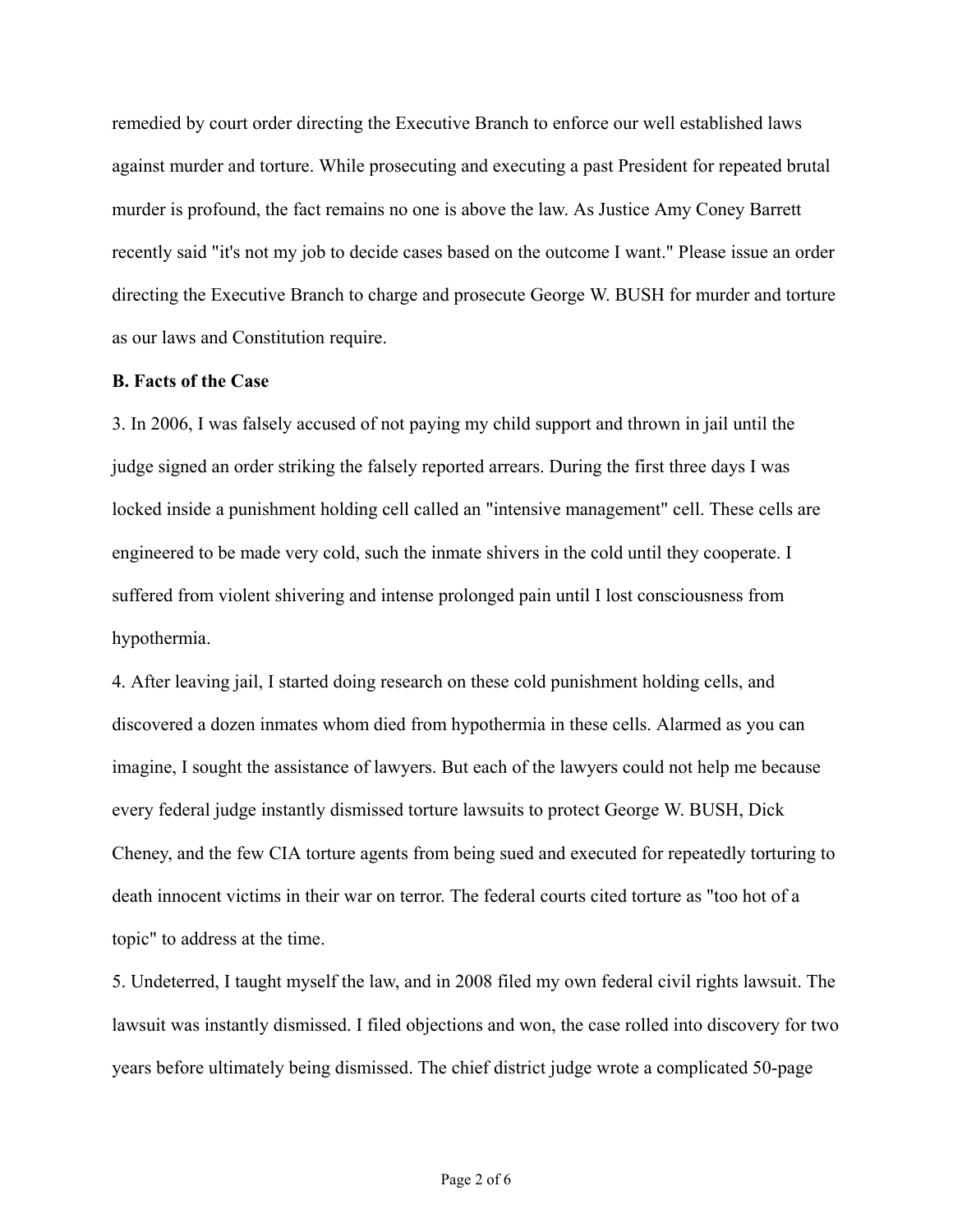order claiming that being brutally tortured almost to death was not a violation of the Constitution. Subsequently, the US Supreme Court denied my petition asking the question "Is being brutally tortured almost to death a violation of the Constitution?" The year was 2011. 6. This constant instant dismissal of torture lawsuits had a grave secondary effect, as it gave the green light to jails and prisons that torture was on. Inmates were brutally tortured to death all over our nation, mostly with hypothermic torture/murder. With all lawsuits then dismissed running immunity over murder each time. This became known as the TortureGate Corruption Scandal. The US Supreme Court eventually voted to end the TortureGate Scandal upon my second petition before the court with the same one Constitutional question five years later, in April of 2016. I sued the four federal judges who dismissed my first two lawsuits. Until then, the TortureGate Scandal was the law of the land.

7. Through no fault of my own, and without any prior knowledge, I found myself in a proxy battle with George W. BUSH, Dick Cheney, and the CIA. Because I had no idea at the time, they also used hypothermic torture to murder two innocent victims. George W. BUSH self titled this "enhanced interrogation" technique "Cold Cell torture" or "Induced Hypothermia" in his now infamous torture memo's legalizing this brutal form of murder. Jesus Christ was tortured to death naked with hypothermic torture to give you a baseline as to the amount of prolonged physical pain.

8. So, I ran into George W. BUSH twice as far as the law is concerned. First, I became a domestic cold cell torture victim due to the resulting effect on jails and prisons from decades of torture lawsuit dismissals just to protect George W. BUSH from the law, and then a second time, when all my lawsuits were dismissed just to protect George W. BUSH from the law.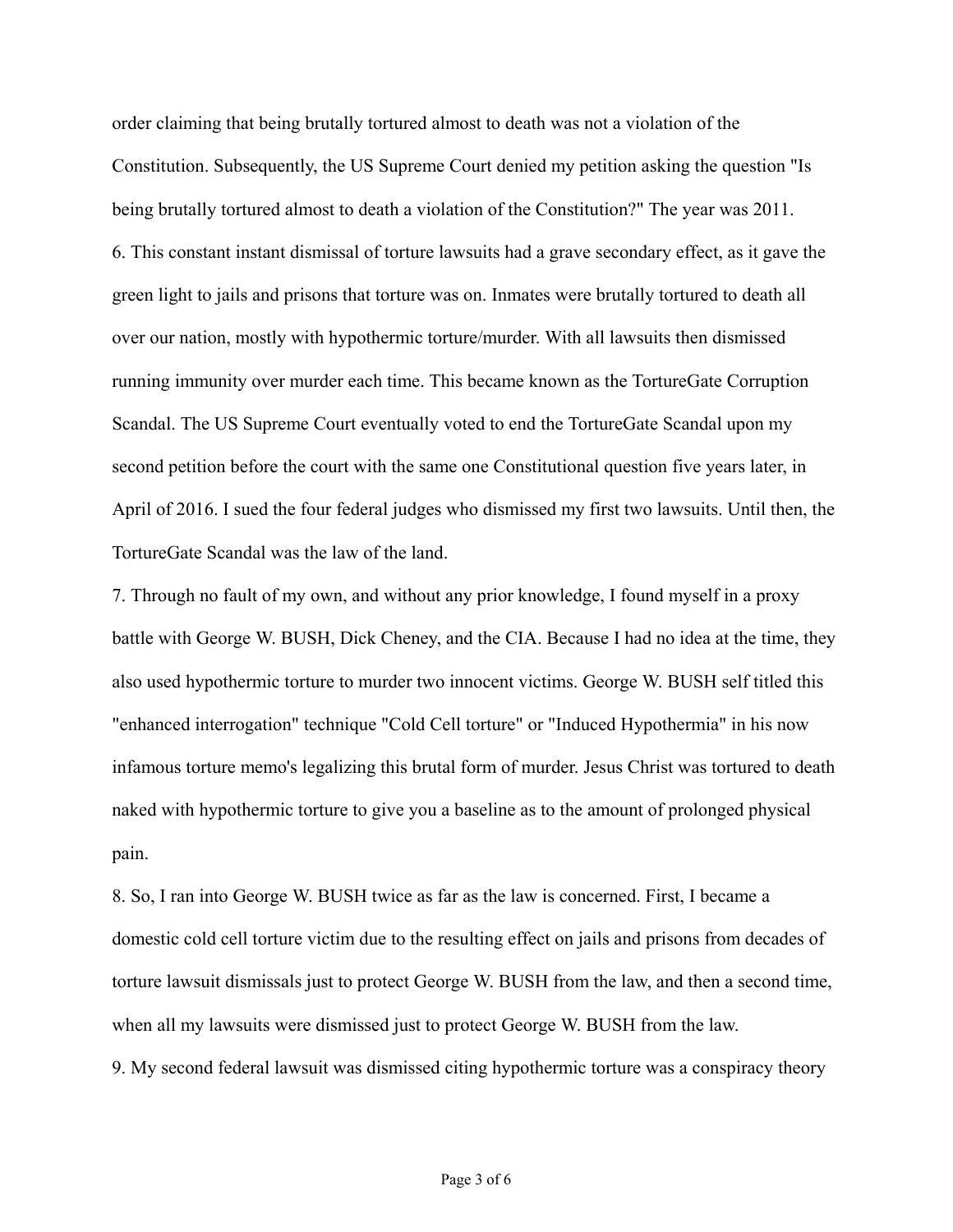and did not exist. In 2014, the US Senate published their report on CIA torture graphically detailing the brutal and horrid use of hypothermic torture, including ice baths like Hitler, to murder two innocent victims. One was murdered because he resisted, according to the report. Hypothermic torture became public knowledge. No longer a secret.

10. In 2016, armed with the US Senate report on torture, along with the evidence of a dozen domestic inmates tortured to death with hypothermic torture, my third federal lawsuit sued the four federal judges who dismissed the first two lawsuits. On the morning of April 15, 2016, SCOTUSblog reported the supreme court canceled their scheduled conference case voting day to spend the entire day working on one important case behind closed doors. The court was not to be disturbed for the whole day. All the cases to have been voted upon that day were rescheduled for the next conference date. All except mine. My petition was the only one denied that day.

11. But hours later, a federal judge in Seattle did not dismiss the cold cell torture lawsuit against the two CIA doctors of death, whom were subsequently forced to settle the lawsuit the day before trial was to begin. The supreme court justices had voted that day to end the corruption of dismissing torture lawsuits. The TortureGate Corruption Scandal had ended.

12. Inmates no longer died from hypothermia, not when the sheriff could be sued. Since then, torture lawsuits have no longer been instantly dismissed just to protect George W. BUSH from the law.

13. But problems compounded from there. Because the UNITED STATES did not charge and prosecute George W. BUSH for torture and murder, the International Criminal Court (ICC) obtained jurisdiction to do so. When China busted their own citizen and President of Interpol Meng Hongwei with accepting \$2.1 million dollars in bribes from George W. BUSH for the judges of the ICC to thwart their voting on opening their war crimes investigation into torture in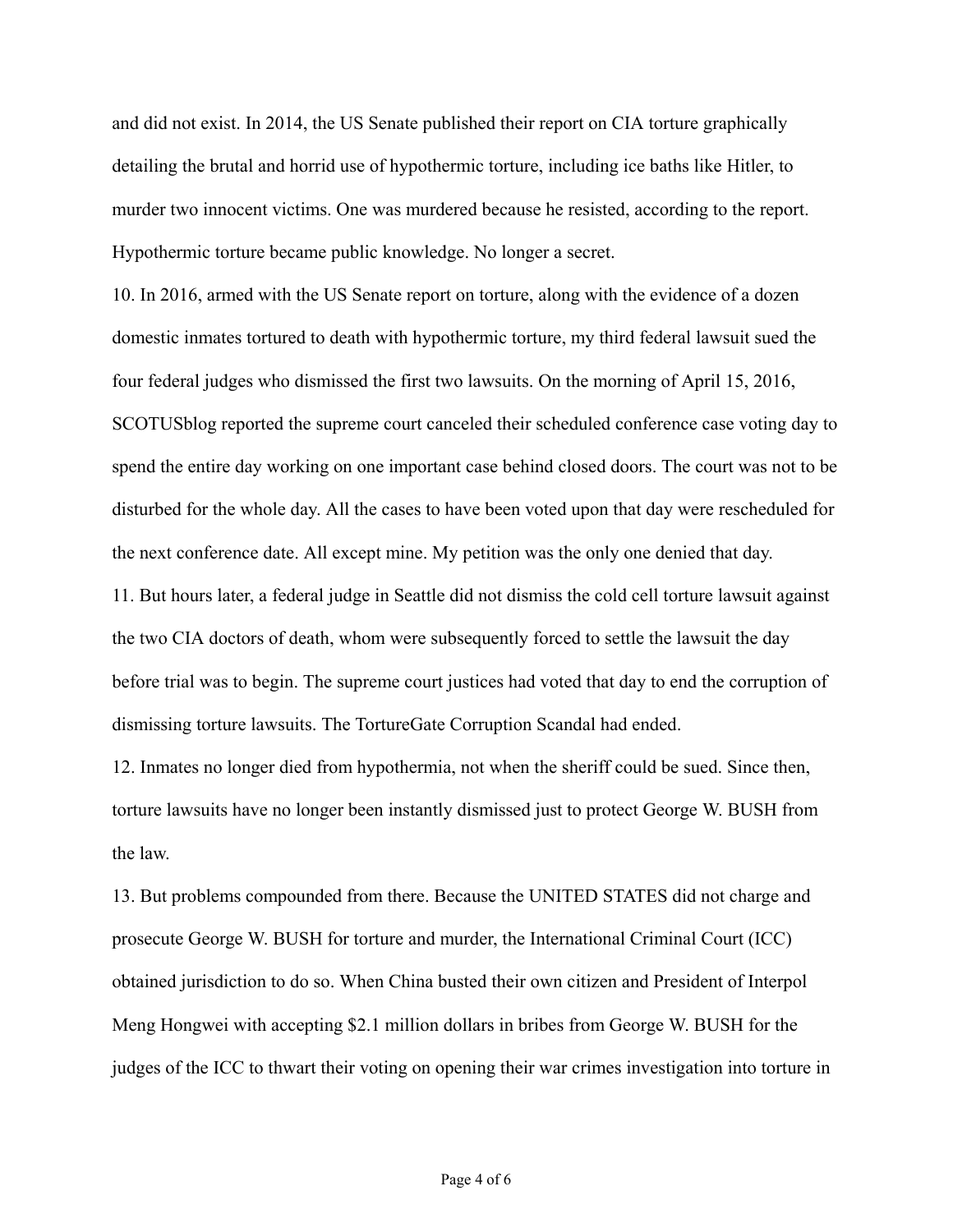Afghanistan, China sentenced Hongwei to thirteen years in prison. Hongwei did not appeal the ruling.

14. But China agreed to not go public with embarrassing revelations about George W. BUSH's crimes. According to the website log evidence in Exhibit A, China took advantage of the weak position to get an advantage in power and control by agreeing to keep secrets. This is safe ground for those corrupt, but voids the sovereignty of the underlying nation. You have new masters.

#### **C. Conclusion**

15. This is the natural result from not charging and prosecuting George W. BUSH and his group of bad actors for murder and torture. How can our CIA do CIA things when they owe their jobs and liberty to a foreign nation? Please issue an order for the Executive Branch to charge and prosecute said bad actors for murder and torture, forthwith, please, thank you.

#### **D. Tolling Statues**

16. As the website log evidence in Exhibit A reveals, my injuries are ongoing. The retaliation from George W. BUSH as a result of my lawsuits ending the TortureGate Scandal has been severe. Testimony and evidence will prove this to a degree satisfactory to the court's rules and the law.

#### **E. Jurisdiction**

17. A taxpayer suing the UNITED STATES gives this court jurisdiction. An Extraordinary Writ of Mandamus is permitted by the federal court's rules. I hereby incorporate all the case law, cite every rule and practice, and make every legal argument that could ever be made. The urgency of this matter is such nothing could be more important for the sovereignty and continuation of our great nation.